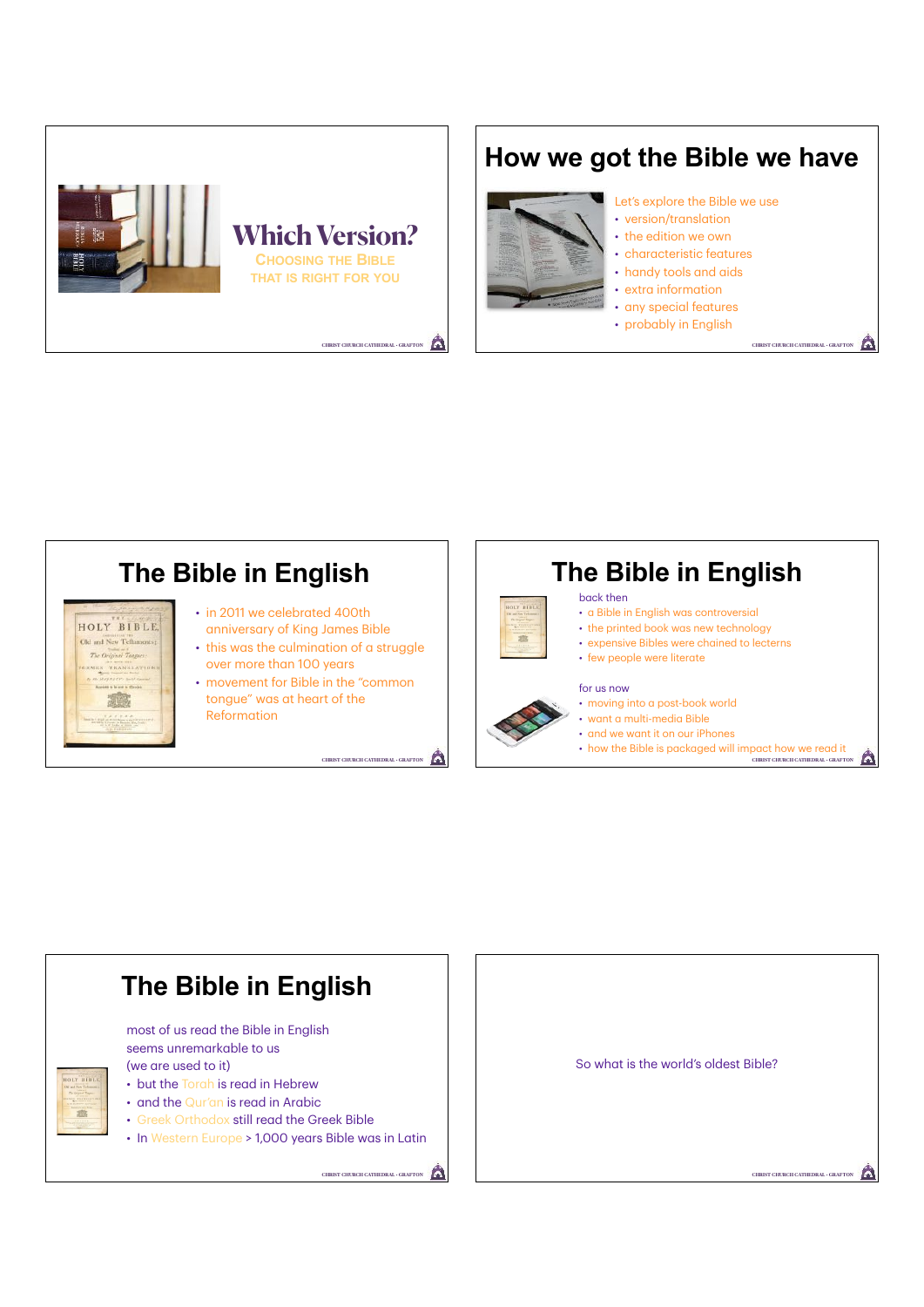



### **Hebrew Manuscripts**

- Hand written texts prior to invention of printing press
- Mostly on SCROLLS
- Until DEAD SEA SCROLLS no surviving Hebrew biblical texts before 900s CE
- Aleppo Codex (Tenth Century)
- Lenigrad Codex (1008 CE)



#### **Dead Sea Scrolls MSS from Biblical times**

- 1948 onwards
- Took us back 1,000 years
- >200 biblical texts
- Multiple copies of some books
- Only Esther not attested
- Reveal Bible before it was finalised
- Correct later manuscripts
- Impact of Bible translations





## **Greek NT Papyrus and Codex**

- Almost 10,000 documents
- 50% lectionaries
- None date from first century
- Handful from second century
- Common from third century
- Major codices from 4th & 5th C
	- *Sinaiticus*
	- *• Vaticanus*
	- *• Alexandrinus*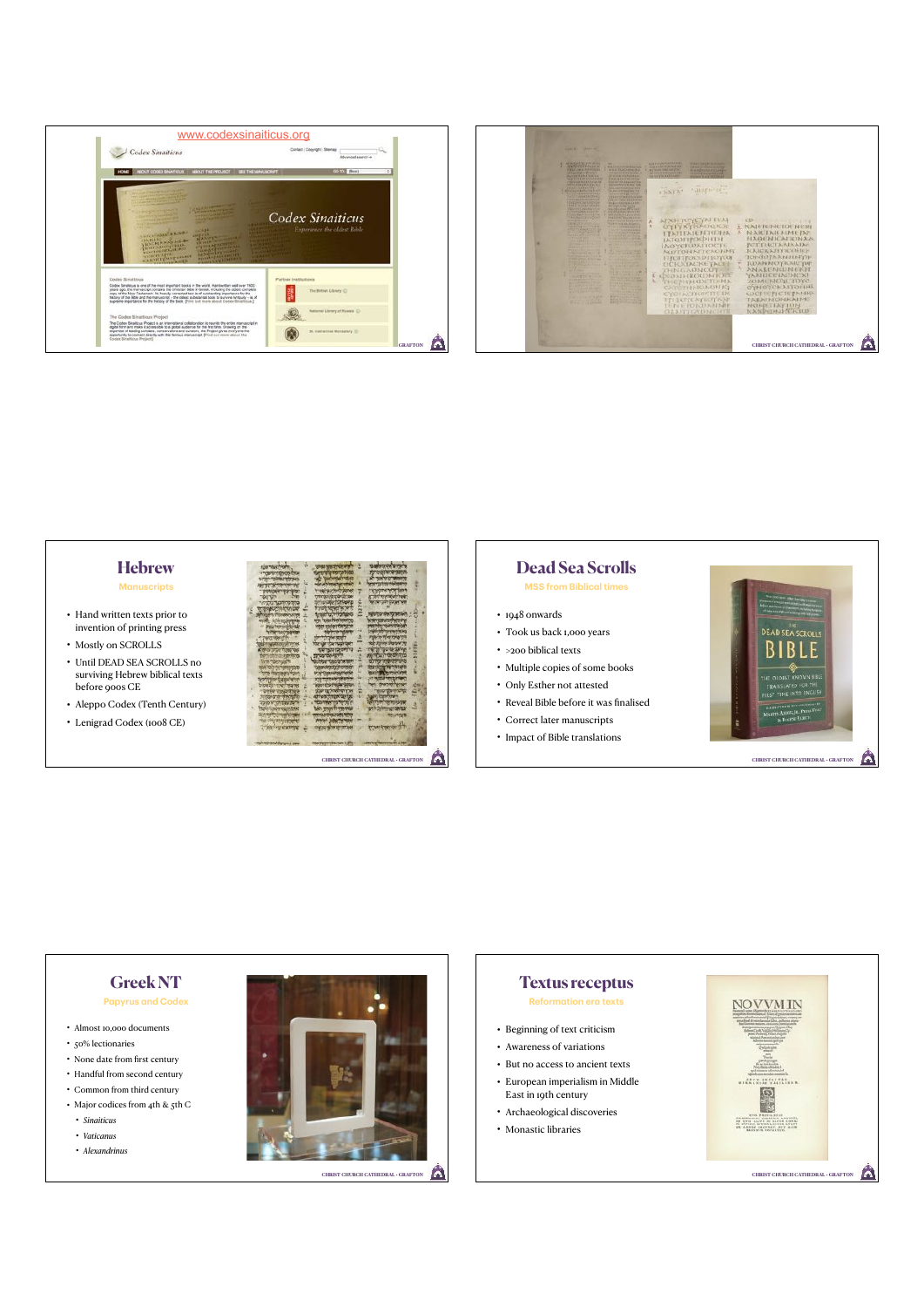